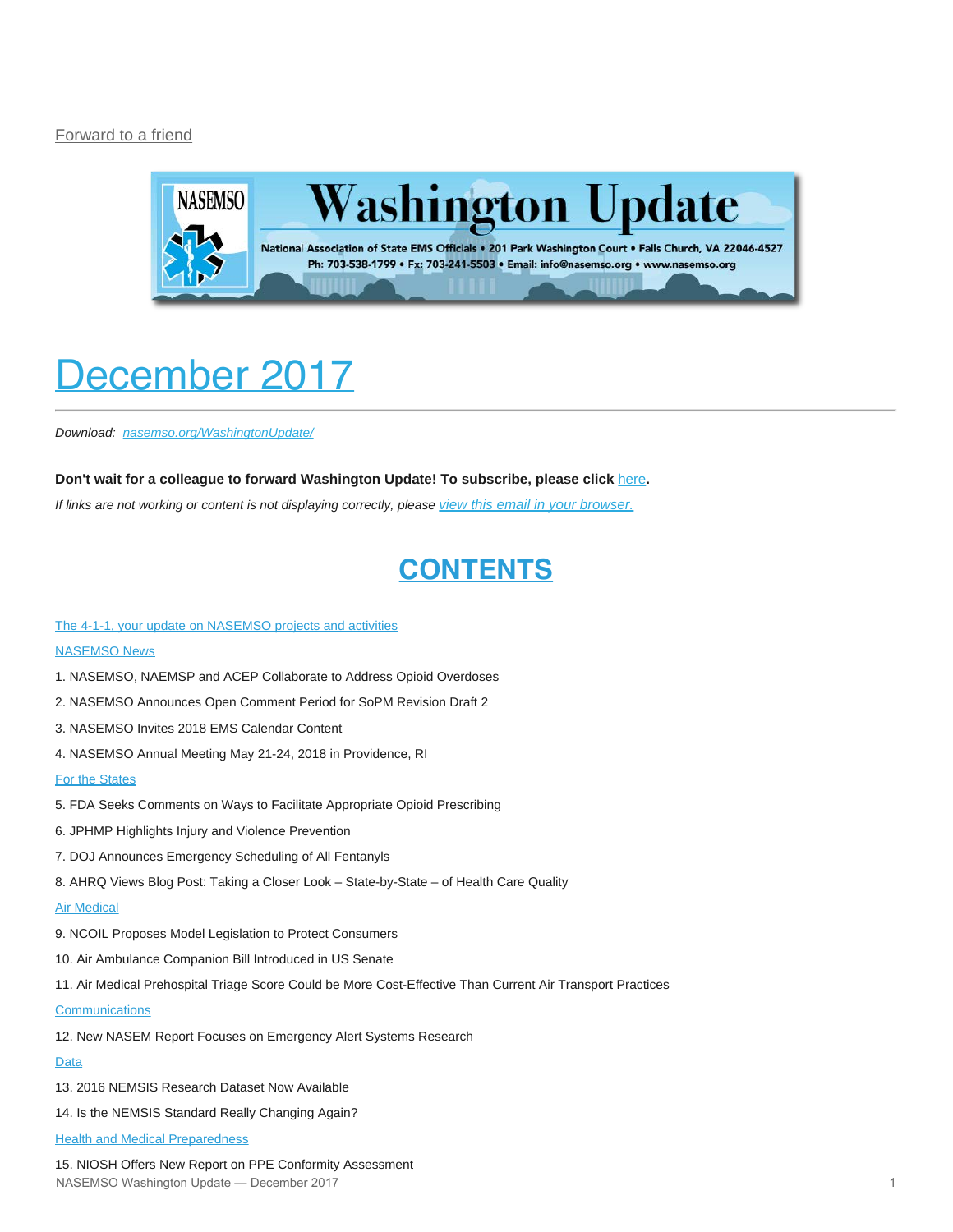- 16. Release of NIMS Resource Management Supplemental Guidance and Tools
- 17. Deadliest American Disasters and Large-Loss-of-Life Events Website Goes Live

#### **[Medical Direction](#page-8-0)**

18. ILCOR Summary Now Available 19. FDA Clears New Device for Faster CBC Results 20. Bloomberg News: Epipen Failures Cited in 7 Deaths This Year [Pediatric Emergency Care](#page-9-0) 21. FDA Approves Epinephrine Auto-Injector for Small Children **[Trauma](#page-9-1)** 22. Eileen Metzger Bulger, MD, FACS, Appointed Next ACS COT Chair 23. Senate Judiciary Committee Holds Hearing on Firearm Accessory Regulation and NICS [Federal Partners](#page-10-0) 24. New Video Explains the Importance of EMS Data Collection and Use 25. CMS Proposes Increased Access to ICDs 26. New Resources Available to Guide Systematic Reviews in Occupational Safety and Health 27. NIOSH Study Suggests Flu Virus Generated in Coughs and Exhalations **[Industry News](#page-12-0)** 28. "DEA Bill" Becomes Law 29. New Literature Review on EMS Violence You Don't Want to Miss! 30. Kidde Announces Major Fire Extinguisher Recall 31. 2018 Calls for National Presentations [Interesting Abstracts](#page-13-0) 32. JAMA Study Illustrates Hospital Readmission Penalties Have Unintended Consequences 33. New ACC/AHA High Blood Pressure Guidelines Lower Definition of Hypertension 34. Workplace Smoking Bans Appear Effective in Reducing Harm to Kids 35. OTC Drug Combo Effective as Opioids for Acute Extremity Pain [Upcoming Events](#page-15-0)

[Contact NASEMSO](#page-18-0)

[Return to top ^](#page-0-0)

## <span id="page-1-0"></span>The 4-1-1, Your Update on NASEMSO Projects and Activities

- **[Fatigue in EMS](http://www.emsfatigue.org/)** All manuscripts related to the guidelines and related performance measures have been accepted for publication in *Prehospital Emergency Care* and are anticipated for early online release in January 2018.
- **[National EMS Scope of Practice Model Revision](http://nasemso.org/Projects/EMSScopeOfPractice/)** A 2nd National Engagement is currently underway to improve the descriptions of 4 EMS levels and provide input to a rapid revision process when emergent changes to sustain and strengthen national preparedness for public health, military, and domestic emergencies need to occur to the National EMS Scope of Practice Model (SoPM) between regular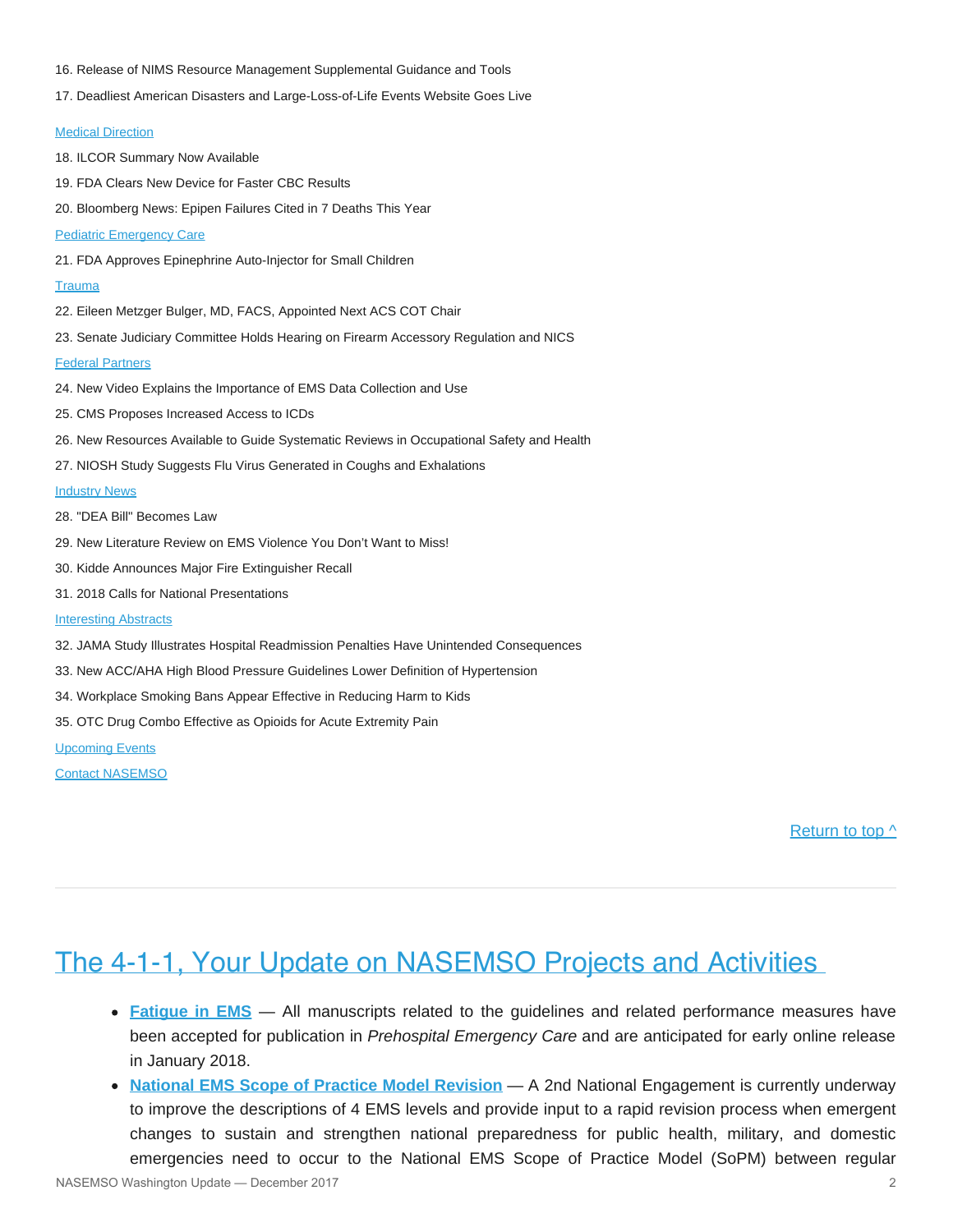revision cycles. The deadline for comments is February 10, 2018.

**[NCBP](http://directory.ncbiotech.org/content/national-collaborative-bio-preparedness)** — The Kansas Board of Emergency Medical Services has completed Data Use and Analytic Agreements with the University of North Carolina (UNC) to join the states of Florida and Rhode Island in the National Collaborative for Bio-Preparedness (NCBP). Kansas will be submitting National EMS Information System (NEMSIS) data elements both to assist in national preparedness and to enhance the state's ability to visualize their data with other data layers of relevance.

[Return to top ^](#page-0-0)

# <span id="page-2-0"></span>NASEMSO NEWS

## **1. NASEMSO, NAEMSP and ACEP Collaborate to Address Opioid Overdoses**

The National Association of State EMS Officials (NASEMSO), in collaboration with the National Association of EMS Physicians (NAEMSP) and the American College of Emergency Physicians (ACEP), is leading a project to develop and disseminate an evidence-based guideline for the administration of naloxone (Narcan<sup>®</sup>) for opioid overdoses. In spite of the dramatic increase in the number of opioid overdose events to which EMS personnel now respond, several unanswered questions about the optimal use of naloxone remain, including how to best distinguish an opioid overdose from other non-responsive conditions, when to administer a second dose of naloxone, the most appropriate patient disposition after a return of consciousness, and how to maintain optimal medical oversight to naloxone administration. A primary objective of this project is to answer these questions through a rigorous, sciencebased approach and deliver an evidence-based guideline and model EMS treatment protocol for the prehospital management of patients with suspected opioid overdose. [Read more](https://www.nasemso.org/Projects/Naloxone/).

## **2. NASEMSO Announces Open Comment Period for SoPM Revision Draft 2**

The National Association of State Emergency Medical Services Officials (NASEMSO) is soliciting feedback on revised portions of the 2007 National EMS Scope of Practice Model ("Practice Model.") A Subject Matter Expert Panel has determined that clinical practice decisions must be based on the level of cognitive and psychomotor preparation of EMS personnel. Draft 2 is intended to reflect an improved description of the spectrum of EMS levels from the 2007 Practice Model. Once community consensus has been reached on these descriptions, the assignment of skills and tasks will be accomplished for a comprehensive final draft and provided for public comment in Spring 2018. More information, including the draft and a link to provide comments is available [here.](http://www.emsscopeofpractice.org/) The deadline for comments is February 10, 2018.

# **3. NASEMSO Invites 2018 EMS Calendar Content**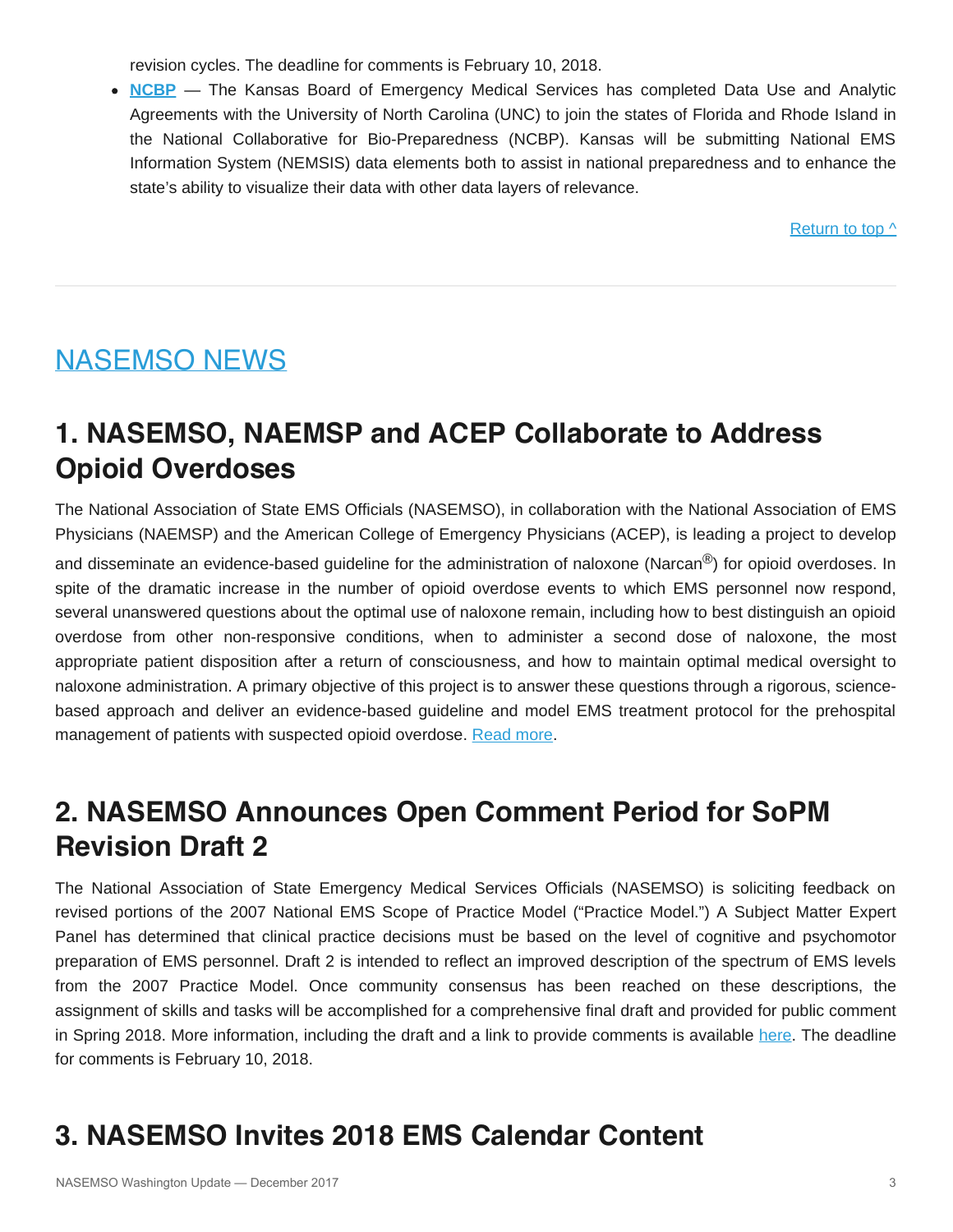It's that time of year when we start to update our print and online EMS calendars. Notices of national and state conferences are welcomed and should be sent to [robinson@nasemso.org](mailto:robinson@nasemso.org). Information is accepted throughout the year!

## **4. NASEMSO Annual Meeting May 21-24, 2018 in Providence, RI**



The transition to a single national event is now complete! Our Annual Meeting will be the only time our membership will convene in 2018 and the Program Committee is hard at work assembling a 5-star program! Stay tuned for more details, but mark your calendars NOW for this chance for a behind the scenes look at NASEMSO Council and Committee activity and MORE! [Read more](https://www.nasemso.org/Meetings/Annual/2018/index.asp).

[Return to top ^](#page-0-0)

# <span id="page-3-0"></span>FOR THE STATES

## **5. FDA Seeks Comments on Ways to Facilitate Appropriate Opioid Prescribing**

The Food and Drug Administration seeks stakeholder input on how it might use Risk Evaluation and Mitigation Strategies to facilitate appropriate prescribing of opioid pain relievers. For example, the FDA notice states that the agency's Opioid Policy Steering Committee is considering using REMS to require sponsors to ensure that opioid analgesic prescriptions exceeding a certain amount document medical necessity and/or leverage a nationwide prescription history database to prevent misuse or abuse. The agency will hold a Jan. 30 public hearing on the issue, with comments accepted through March 16, 2018. [Read more](https://s3.amazonaws.com/public-inspection.federalregister.gov/2017-26785.pdf).

# **6. JPHMP Highlights Injury and Violence Prevention**

The Journal of Public Health Management and Practice just released a special issue titled "Catalyzing State Public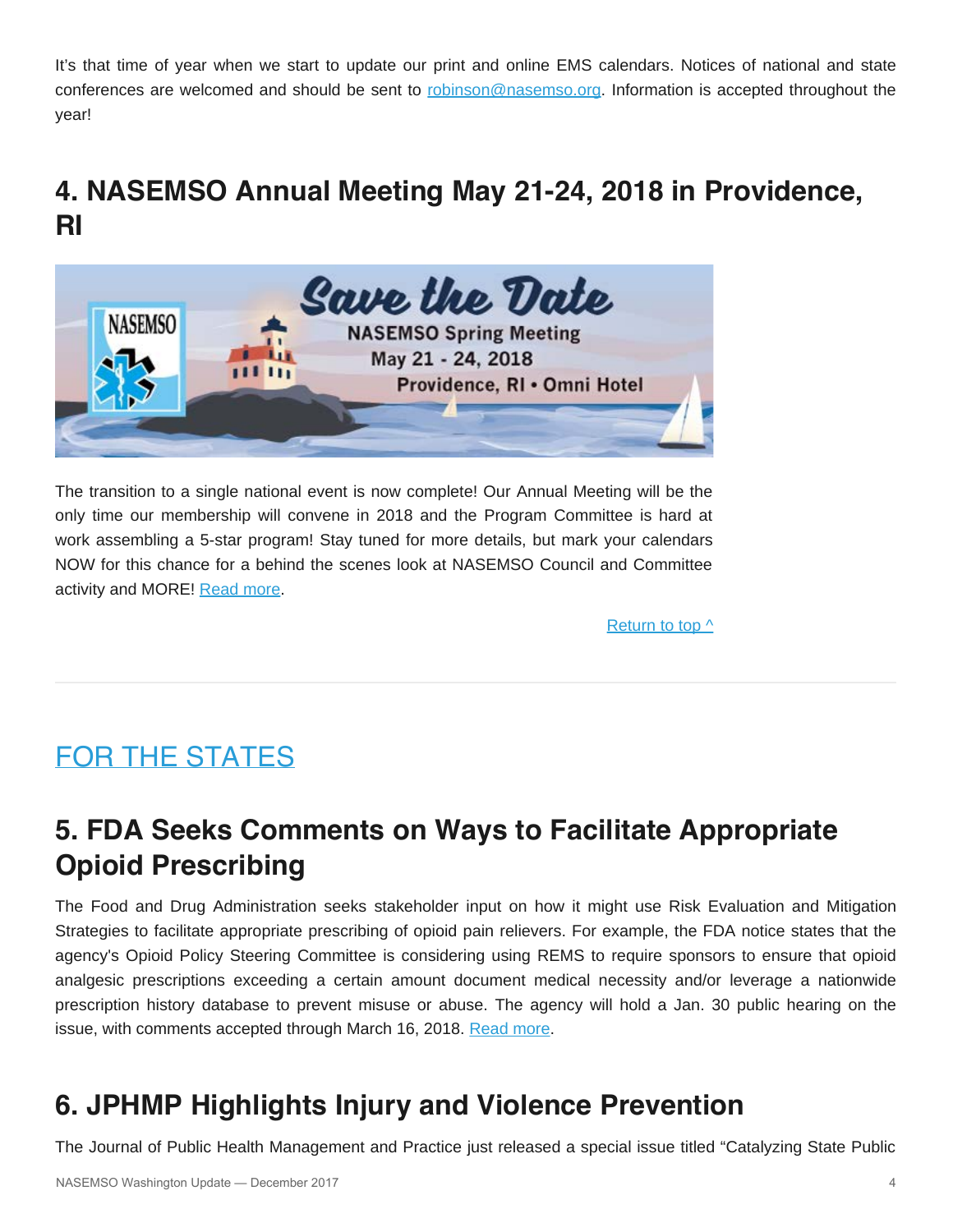Health Agency Actions to Prevent Injuries and Violence." It includes eight articles highlighting Injury Center programs and illustrating the relationship between science and practice:

- Mind the Gap: New Approaches to Addressing the Research to Practice Chasm
- Research to Practice Integration: The Power of Academic-Practitioner Collaboration
- Innovative Methods for Designing Actionable Program Evaluations
- Core VIPP's Role in Increasing States' Readiness to Respond to the Opioid Epidemic
- Connecting the Dots: State Health Department Approaches to Addressing Shared Risk and Protective Factors across Multiple Forms of Violence
- Community Indicators for Evaluating Violence Prevention Programs
- The Use of the Data-to-Action Framework in the Evaluation of CDC's DELTA FOCUS Program
- Development of a Comprehensive and Interactive Tool for States to Use When Developing Violence and Injury Prevention Plans

[Read more.](http://journals.lww.com/jphmp/toc/2018/01001)

# **7. DOJ Announces Emergency Scheduling of All Fentanyls**

The Department of Justice recently announced that the Drug Enforcement Administration (DEA) intends to take immediate action against the flow of illicit fentanyl analogues into the U.S. and the alarming increase in overdose deaths linked to synthetic opioids by scheduling all fentanyl-related substances on an emergency basis. When the DEA's order takes effect, anyone who possesses, imports, distributes, or manufactures any illicit fentanyl analogue will be subject to criminal prosecution in the same manner as for fentanyl and other controlled substances. The action will make it easier for federal prosecutors and agents to prosecute traffickers of all forms of fentanyl-related substances. Overseas chemical manufacturers, aided by illicit domestic distributors, currently attempt to evade regulatory controls by creating structural variants of fentanyl that are not directly listed under the Controlled Substances Act (CSA). Without the announced action, prosecutors must overcome cumbersome evidentiary hurdles to secure convictions of these traffickers under the Analogue Act. [Read more](https://www.justice.gov/opa/video/attorney-general-sessions-acting-dea-administrator-patterson-announce-new-tools-fight).

# **8. AHRQ Views Blog Post: Taking a Closer Look – State-by-State – of Health Care Quality**

In a new AHRQ Views blog post, LCDR Karen Chaves, director of AHRQ's National Healthcare Quality and Disparities Report (QDR) program, highlights AHRQ's State Snapshots, an online interactive resource that evaluates 50 states and the District of Columbia on thousands of health care quality and access measures. Taken from AHRQ's 2016 QDR, the updated 2016 State Snapshots data can help guide quality improvement efforts at the state level by policymakers, health systems, public health advocates or clinicians. Access the [blog post](https://www.ahrq.gov/news/blog/ahrqviews/taking-a-closer-look.html) on AHRQ's State Snapshots to learn more about how each State is doing in providing quality health care and improving disparities.

[Return to top ^](#page-0-0)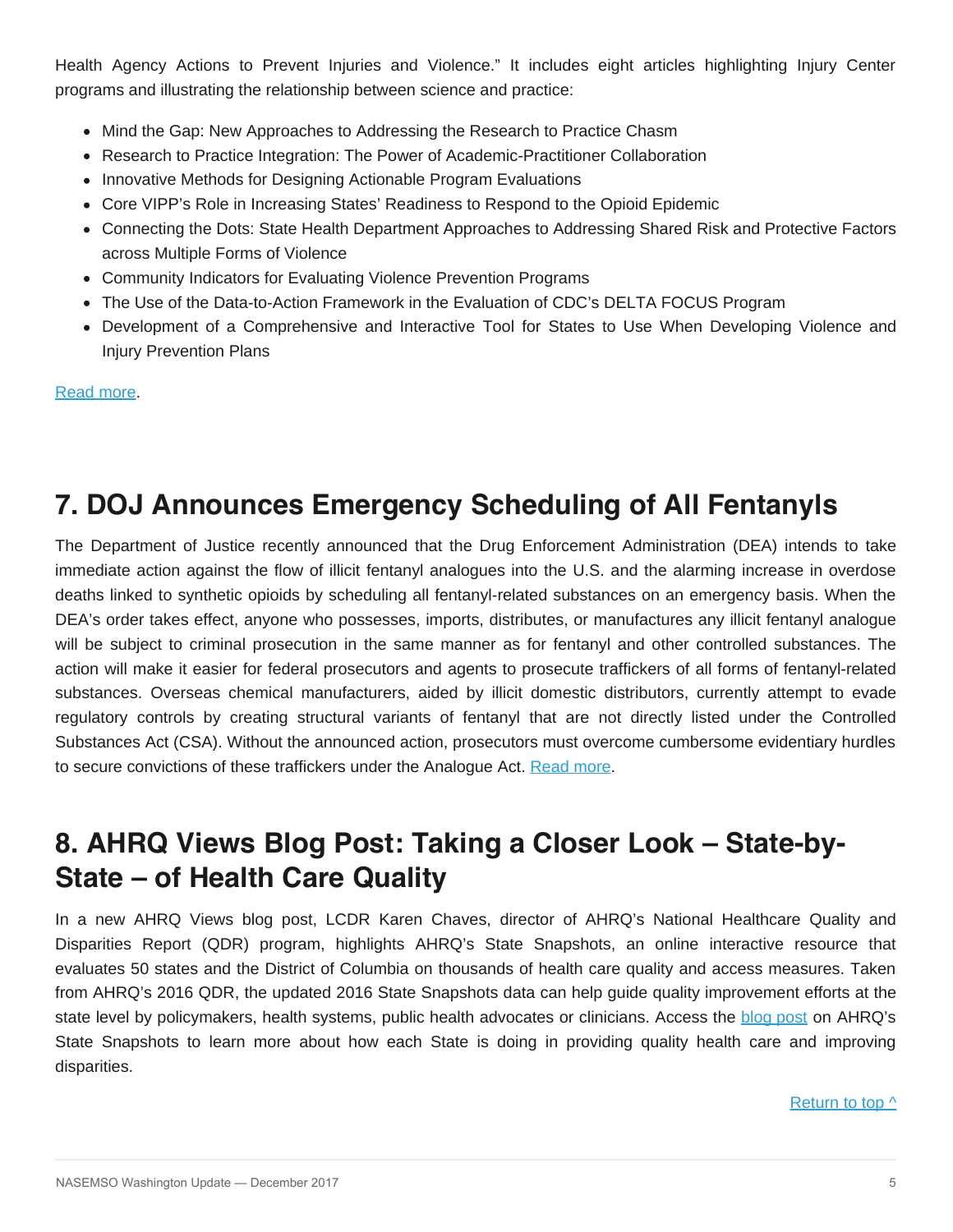# <span id="page-5-0"></span>AIR MEDICAL

## **9. NCOIL Proposes Model Legislation to Protect Consumers**

The National Council of Insurance Legislators (NCOIL) voted at its recent annual meeting to approve "A Model Act Regarding Air Ambulance Insurance Claims." The purpose of this model legislation is to protect consumers who are covered by commercial insurance from overall disproportionate financial responsibility and liability for using out-ofnetwork air ambulance services instead of in-network air ambulance services emergency situations, including balance bills from out-of-network air ambulance service providers that are not preempted by the Employee Retirement Income Security Act of 1974 ("ERISA") or the Airline Deregulation Act ("ADA.") [Read more](http://ncoil.org/wp-content/uploads/2017/10/air-ambulance-model25252c-revised-10-12-17422.pdf).

## **10. Air Ambulance Companion Bill Introduced in US Senate**

Sen. Heller (NV) has introduced S. 2121 Ensuring Access to Air Ambulance Services Act of 2017, a companion bill to H.R. 3378 of the same name. The legislation, if enacted, would provide temporary 12% and 20% incentive payments to air medical services to report cost and performance data that would inform CMS on future reimbursement decisions. [Read more.](https://www.congress.gov/bill/115th-congress/senate-bill/2121)

## **11. Air Medical Prehospital Triage Score Could be More Cost-Effective Than Current Air Transport Practices**

According to a new study published online Nov. 1 in JAMA Surgery, the Air Medical Prehospital Triage (AMPT) score for trauma patients could lower costs compared to current air medical transport practices. In this study by Brown and others, researchers worked to develop and internally validate a triage score that can identify trauma patients at the scene who would potentially benefit from helicopter emergency medical services (HEMS). The study concludes that the AMPT score identifies patients most likely to benefit from HEMS while potentially reducing costs to the health care system and should be considered in air medical transport protocols for trauma patients. [Read](https://jamanetwork.com/journals/jamasurgery/article-abstract/2659626?redirect=true) [more](https://jamanetwork.com/journals/jamasurgery/article-abstract/2659626?redirect=true).

Return to top  $\wedge$ 

## <span id="page-5-1"></span>COMMUNICATIONS

# **12. New NASEM Report Focuses on Emergency Alert Systems Research**

Following a series of natural disasters, including Hurricane Katrina, that revealed shortcomings in the nation's ability NASEMSO Washington Update — December 2017 6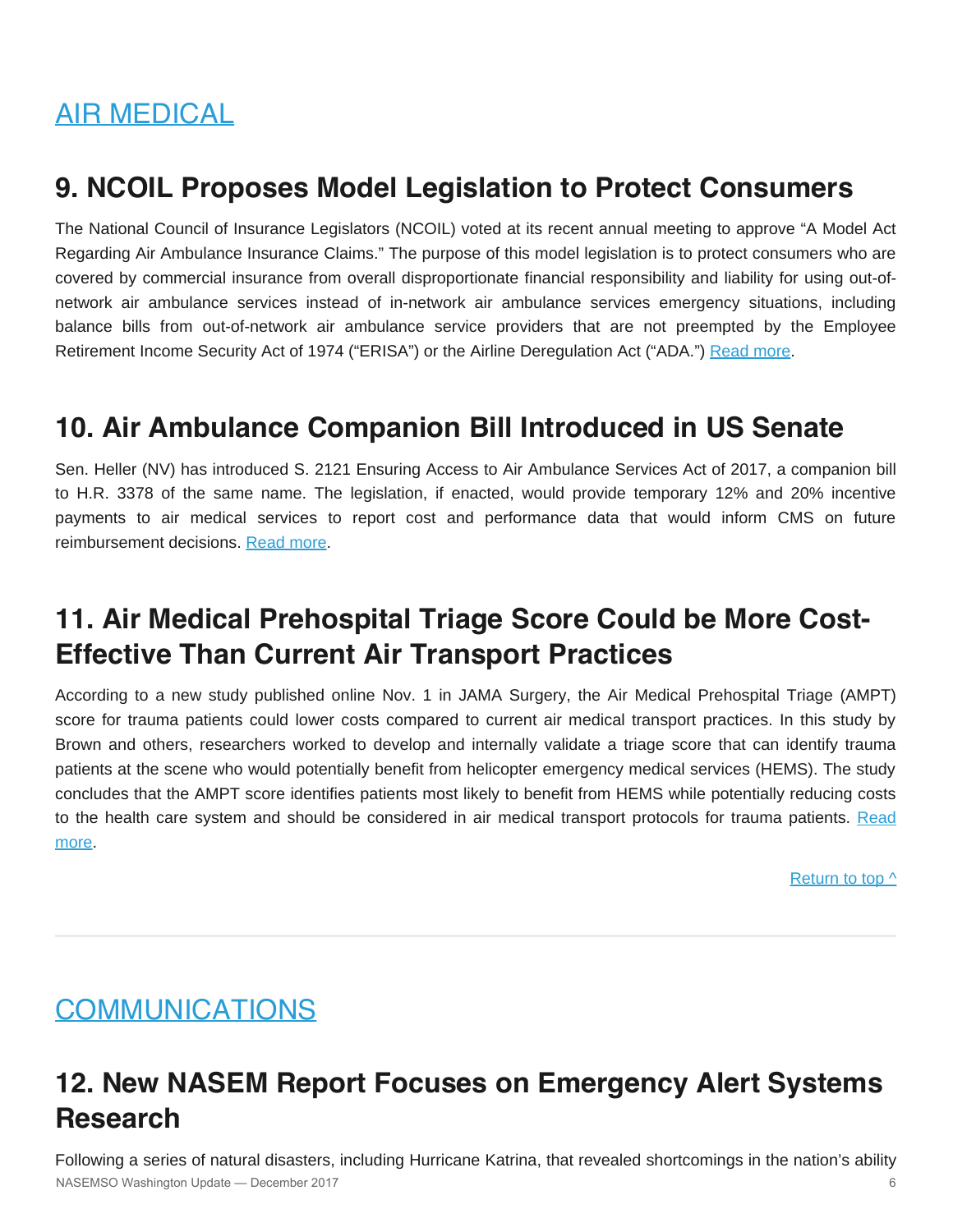to effectively alert populations at risk, Congress passed the Warning, Alert, and Response Network (WARN) Act in 2006. Today, new technologies such as smart phones and social media platforms offer new ways to communicate with the public, and the information ecosystem is much broader, including additional official channels, such as government social media accounts, opt-in short message service (SMS)-based alerting systems, and reverse 911 systems.

More than 60 years of research on the public response to alerts and warnings has yielded many insights about how people respond to information that they are at risk and the circumstances under which they are most likely to take appropriate protective action. Some, but not all, of these results have been used to inform the design and operation of alert and warning systems, and new insights continue to emerge. *Emergency Alert and Warning Systems* reviews the results of past research, considers new possibilities for realizing more effective alert and warning systems, explores how a more effective national alert and warning system might be created, exposes some of the gaps in our present knowledge, and sets forth a research agenda to advance the nation's alert and warning capabilities. [Read](https://www.nap.edu/catalog/24935/emergency-alert-and-warning-systems-current-knowledge-and-future-research) [more](https://www.nap.edu/catalog/24935/emergency-alert-and-warning-systems-current-knowledge-and-future-research).

[Return to top ^](#page-0-0)

# <span id="page-6-0"></span>**DATA**

# **13. 2016 NEMSIS Research Dataset Now Available**

The 2016 NEMSIS Public-Release Research Dataset is now available! NEMSIS EMS data provides key information to better serve a community. This dataset includes 29,919,652 EMS activations submitted by 9,993 EMS agencies serving 49 states and territories during the 2016 calendar year. The NEMSIS dataset is a source of information for many of the nation's trusted health systems, researchers, policymakers and health care administrators. The dataset does not contain PHI, EMS agencies, receiving hospitals, or reporting states. You may request this dataset here

# **14. Is the NEMSIS Standard Really Changing Again?**

Clay Mann, NEMSIS Technical Assistance Center (TAC), recently offered a presentation for the NASEMSO Board on National EMS Information System (NEMSIS) version revisions. This presentation received rave reviews, so the NEMSIS TAC has made the recording available [here](https://www.youtube.com/watch?v=0x79l12-Ox4&feature=youtu.be). The 20-minute video provides evidence supporting the need to revise the current standards and offers new timelines for current and future versions of the NEMSIS standard.

[Return to top ^](#page-0-0)

# <span id="page-6-1"></span>HEALTH AND MEDICAL PREPAREDNESS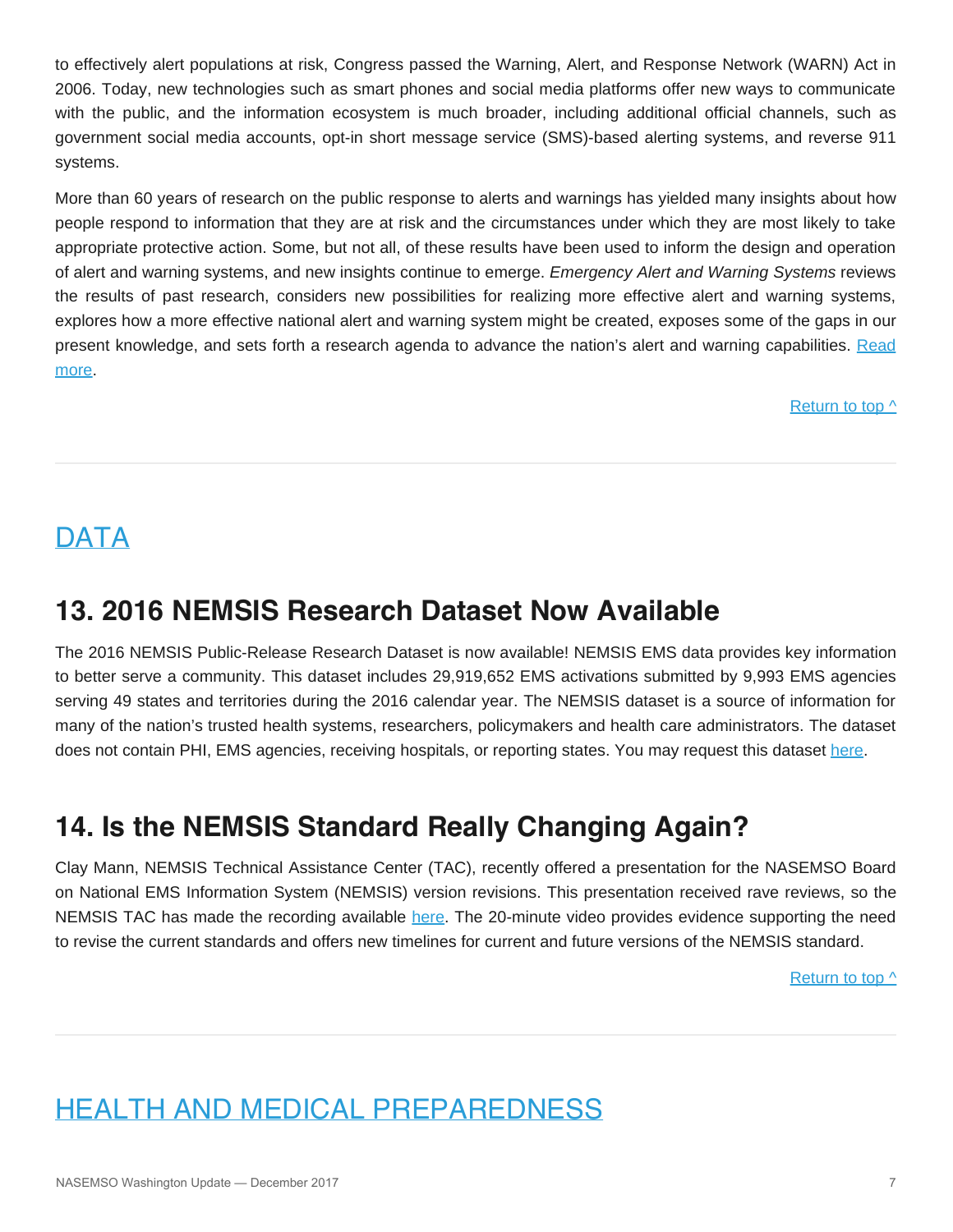# **15. NIOSH Offers New Report on PPE Conformity Assessment**

National Institute for Occupational Safety and Health (NIOSH) provides national and world leadership to prevent workplace illnesses and injuries. NIOSH accomplishes this by conducting and supporting activities to protect workers from work-related exposures to hazards.

According to the National Academies of Science Engineering and Medicine, a comprehensive and tailor-made conformity assessment (CA) program is the most effective way to manage risks of a non-conforming PPE and instill confidence in PPE users. A core objective of this approach is the development and use of personal protective equipment (PPE). Workers are more likely to appropriately use PPE when they are confident that the equipment will provide the intended protections based on its conformance with appropriate standards.

Following recommendations from the National Academies, NIOSH has defined a framework to help develop, structure, and manage PPE CA for American workplaces. The *National Framework for Personal Protective Equipment Conformity Assessment – Infrastructure* is the product of collaboration among the NIOSH representatives and a broad cross-section of members of the PPE community. This group's multi-year effort identified and analyzed national and international conformity assessment programs and requirements, investigated injury and enforcement surveillance databases, researched and gathered PPE standards, and developed a riskbased approach to conformity assessment resulting in this framework. Read the report [here](https://www.cdc.gov/niosh/docs/2018-102/pdfs/2018-102.pdf).

## **16. Release of NIMS Resource Management Supplemental Guidance and Tools**

FEMA's National Integration Center is pleased to release a series of National Incident Management System (NIMS) Resource Management component documents that enhance interoperability and the effectiveness of mutual aid. This release includes:

- The NIMS Guideline for the National Qualification System (NQS) that describes the components of a qualification and certification system, defines a process for certifying the qualifications of incident personnel, describes how to stand up and implement a peer review process, and provides an introduction to the process of credentialing personnel
- A set of NQS Job Titles/Position Qualifications that provides minimum qualifications criteria for personnel serving in defined incident management and support positions
- A set of NQS Position Task Books (PTBs) that identifies the competencies, behaviors, and tasks that personnel should demonstrate to become qualified for a defined incident management or support position
- A set of NIMS Job Titles/Position Qualifications and Resource Typing Definitions other than NQS that defines minimum qualifications and capabilities for personnel and their equipment within their assigned teams to manage all threats and hazards, regardless of the incident's cause or size
- The NIMS Guideline for Mutual Aid that provides an overview of common mutual aid practices, defines common terminology and processes, and describes an approach for creating legal agreements and operational plans.

To support partner and stakeholder adoption, FEMA is hosting a series of 60-minute webinars to discuss the National Qualification System and answer questions related to the foundational guide and supporting tools. All webinars are open to the whole community, including individuals and communities, the private and nonprofit sectors, faith-based organizations, and all state, local, tribal, and territorial governments. Review the documents and see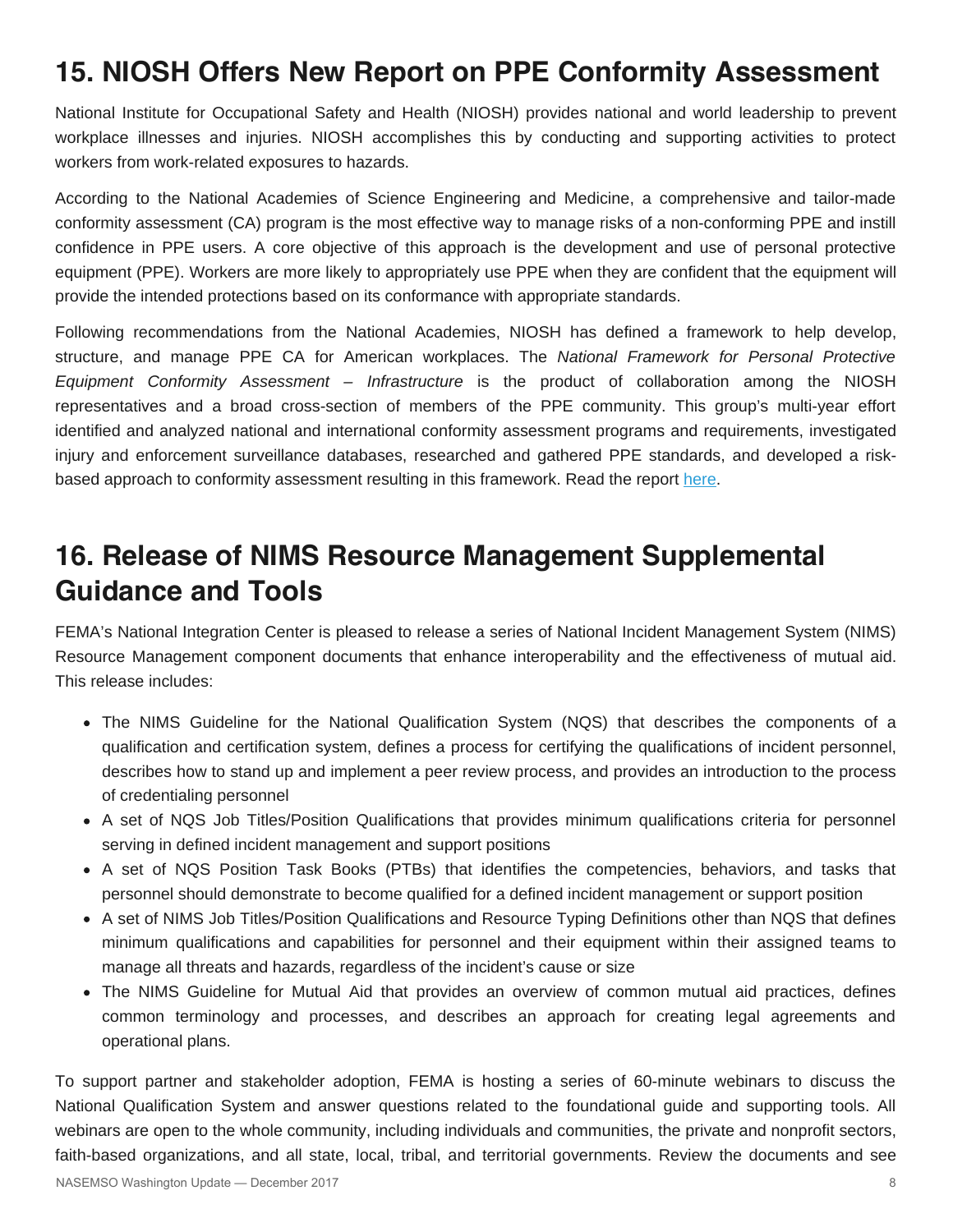# **17. Deadliest American Disasters and Large-Loss-of-Life Events Website Goes Live**

B. Wayne Blanchard, Ph.D., has announced publication of a new resource, the [Deadliest American Disasters and](http://www.usdeadlyevents.com/) [Large-Loss-of-Life Events](http://www.usdeadlyevents.com/) website. The objective of this site is to be the most complete and authoritative source in one place on the deadliest American/U.S. disasters and other large-loss-of-life events (10 or more lives lost). New material is added, and existing material is updated regularly. The information available on the site will be especially useful for research. To date, more than 5,400 events which have taken ten or more lives and over 400 others taking fewer than ten (such as the space shuttle disasters and some terrorism incidents) have been compiled. [Read more.](http://www.usdeadlyevents.com/)

[Return to top ^](#page-0-0)

# <span id="page-8-0"></span>MEDICAL DIRECTION

## **18. ILCOR Summary Now Available**

The International Liaison Committee on Resuscitation has initiated a near-continuous review of cardiopulmonary resuscitation science that replaces the previous 5-year cyclic batch-and-queue approach process.

The first of an annual series of International Consensus on Cardiopulmonary Resuscitation and Emergency Cardiovascular Care Science With Treatment Recommendations summary articles that will include the cardiopulmonary resuscitation science reviewed by the International Liaison Committee on Resuscitation in the previous year is now available online in *Resuscitation*.

The review this year includes 5 basic life support consensuses and 1 pediatric consensus on Cardiopulmonary Resuscitation and Emergency Cardiovascular Care Science With Treatment Recommendations. Key recommendations include:

- Dispatchers should provide instructions for compression-only CPR to bystanders calling about an adult with suspected out-of-hospital cardiac arrest (strong recommendation).
- All bystanders should provide chest compressions. Bystanders who are trained, willing, and able should give rescue breaths (30:2; weak recommendation).
- EMS providers should perform CPR with rescue breaths (30:2) or continuous chest compressions with positive pressure ventilations until a supraglottic device or endotracheal tube is established (strong recommendation).
- When a tracheal tube is in place, give positive pressure ventilations without pausing compressions (weak recommendation).
- For children, ventilation is recommended (weak recommendation), but compressions should not be withheld if bystanders are unable or unwilling to perform rescue breaths.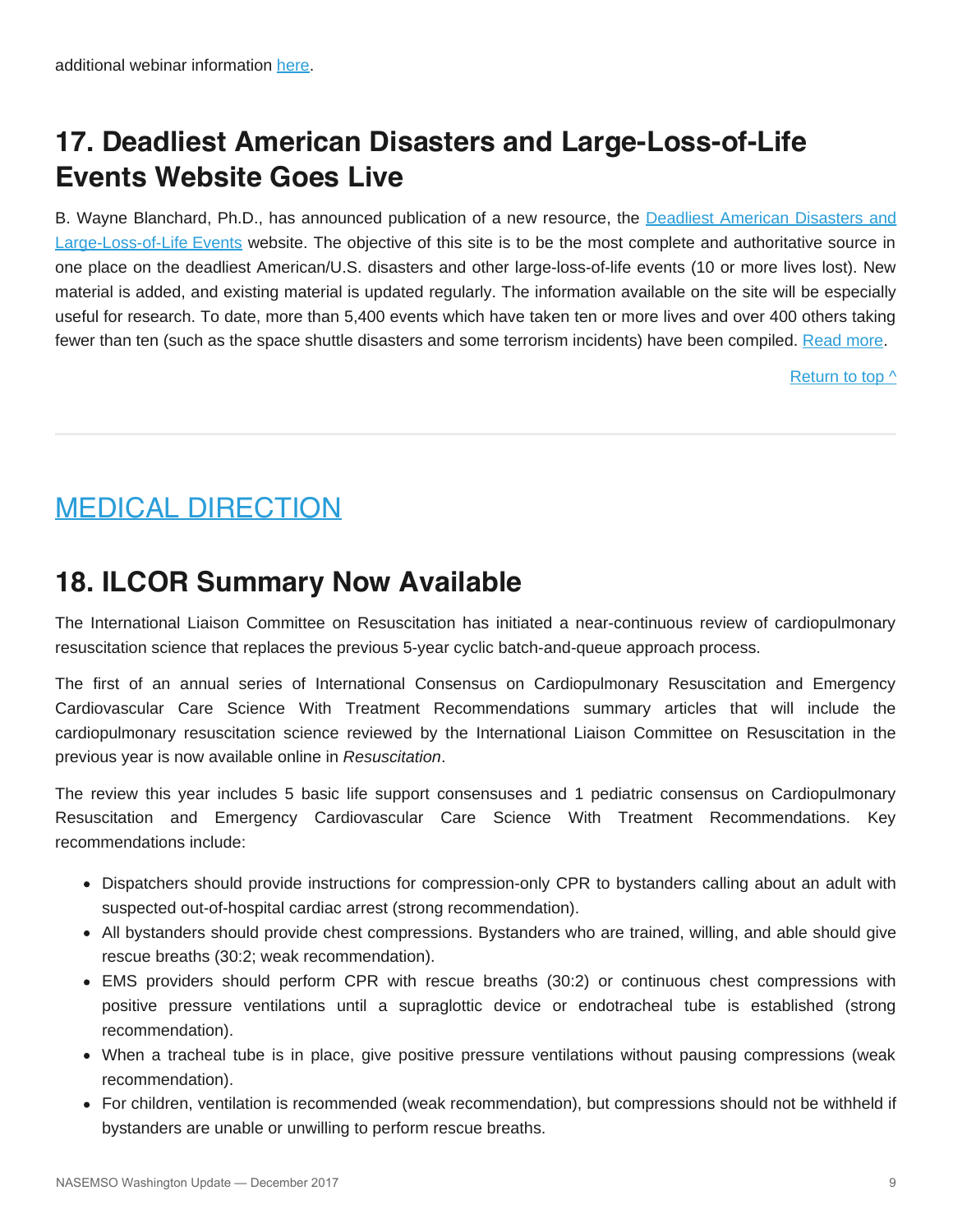## **19. FDA Clears New Device for Faster CBC Results**

The U.S. Food and Drug Administration (FDA) recently cleared a complete blood cell count (CBC) test that, based on its categorization, can be run in more health care settings, including physicians' offices, clinics or other types of health care facilities, by a wider range of personnel, such as support staff. This broadened test access will allow for faster availability of results. The XW-100 Automated Hematology Analyzer has been granted a waiver under the Clinical Laboratory Improvement Amendments of 1988 (CLIA). [Read more](https://www.fda.gov/NewsEvents/Newsroom/PressAnnouncements/ucm583997.htm).

# **20. Bloomberg News: Epipen Failures Cited in 7 Deaths This Year**

EpiPens, which contain the hormone epinephrine, are used to stave off allergic reactions that in some cases kill those with allergies. Failure of EpiPens to deploy correctly have been cited in seven deaths this year through mid-September, according to reports by patients and physicians made to the U.S. Food and Drug Administration and obtained by Bloomberg News. The FDA received a total of 228 reports of EpiPen or EpiPen Jr. failures during the same time period, according to documents made available as a result of a Freedom of Information Act request. In addition to the deaths, 35 people were hospitalized, according to the reports. [Read more](https://www.bloomberg.com/news/articles/2017-11-02/epipen-failures-cited-in-seven-deaths-this-year-fda-files-show).

[Return to top ^](#page-0-0)

# <span id="page-9-0"></span>PEDIATRIC EMERGENCY CARE

# **21. FDA Approves Epinephrine Auto-Injector for Small Children**

<span id="page-9-1"></span>The Food and Drug Administration (FDA) has approved Kaleo's AUVI-Q 0.1 mg device, an epinephrine auto-injector for the treatment of life-threatening allergic reactions with a needle length and dose specifically designed for infants and small children weighing between 16.5 and 33 lbs. AUVI-Q 0.1 mg includes the innovative AUVI-Q electronic voice instruction system as well as visual cues to help guide users step-by-step through the administration. The AUVI-Q 0.1 mg Auto-injector is projected to be available for patients in the first half of 2018. [Read more](https://www.accessdata.fda.gov/drugsatfda_docs/label/2017/201739s008s009lbl.pdf).

[Return to top ^](#page-0-0)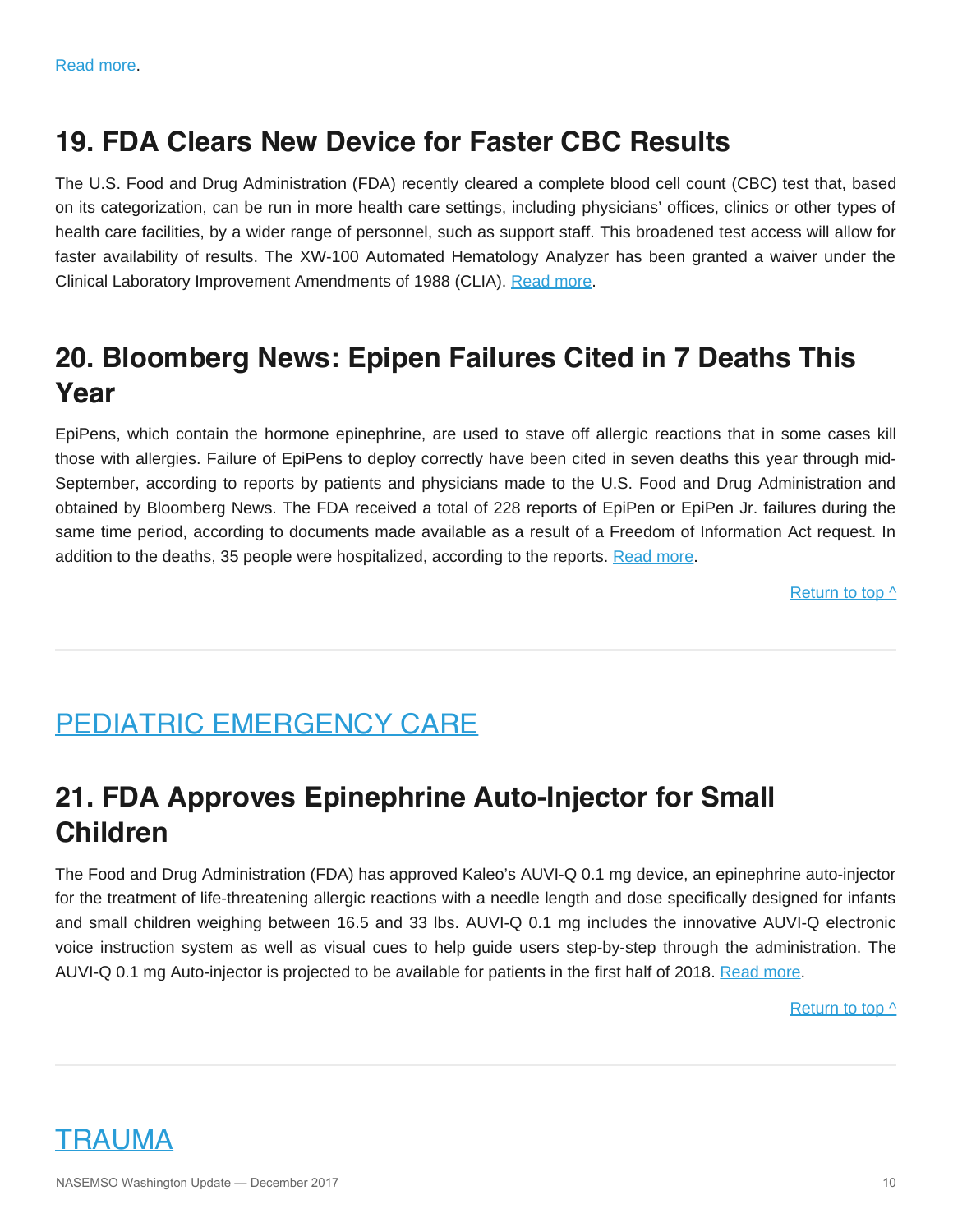# **22. Eileen Metzger Bulger, MD, FACS, Appointed Next ACS COT Chair**

The Board of Regents of the American College of Surgeons (ACS) recently appointed Eileen Metzger Bulger, MD, FACS, as the next Chair of the Committee on Trauma (COT). Dr. Bulger is chief of trauma at Harborview Medical Center, Seattle, WA, where she serves as the trauma medical director for adults and pediatrics. She will take office in March 2018 after the COT's 2018 Annual Meeting and will become the 20th Chair of the COT, succeeding Ronald M. Stewart, MD, FACS, of San Antonio, TX. Read more about Dr. Bulger and the COT in the ACS press release [here.](https://www.facs.org/media/press-releases/2017/bulger120517)

## **23. Senate Judiciary Committee Holds Hearing on Firearm Accessory Regulation and NICS**

On December 6, the Senate Judiciary Committee held a [hearing](https://www.judiciary.senate.gov/meetings/firearm-accessory-regulation-and-enforcing-federal-and-state-reporting-to-the-national-instant-criminal-background-check-system-nics) on firearms accessory regulations and enforcing federal and state reporting to the National Instant Criminal Background Check System (NICS), as part of consideration of the [Fix NICS Act](https://www.congress.gov/bill/115th-congress/senate-bill/2135/text) and the [Automatic Gunfire Prevention Act](https://www.congress.gov/bill/115th-congress/senate-bill/1916/text). Ten witnesses gave testimony primarily on the ability of agencies to enforce regulations within the Bureau of Alcohol, Tobacco, Firearms and Explosives (ATF) and NICS, emphasizing the importance of effective regulation to prevent future gun-related tragedies.

While the **[Firearms Owners' Protection Act](https://www.gpo.gov/fdsys/pkg/STATUTE-100/pdf/STATUTE-100-Pg449.pdf) and [other laws](https://www.atf.gov/rules-and-regulations/laws-alcohol-tobacco-firearms-and-explosives)** ban machine guns with automatic firing capabilities, current legal definitions prevent the ATF from prohibiting the use of bump-stock devices.

The committee was interested in exploring additional legislation that might give the ATF the authority needed to effectively regulate firearm accessories, as well as how they could make NICS more effective across states and implementing agencies.

Chairman Chuck Grassley (R-IA) [questioned](https://www.judiciary.senate.gov/imo/media/doc/12-06-17%20Grassley%20Statement.pdf) the effectiveness of the NICS reporting system, citing a recent [report](https://media.defense.gov/2017/Dec/05/2001852278/-1/-1/1/DODIG-2018-035.PDF) from the Inspector General that 30% of convictions were not reported to the FBI from 2015 to 2016. [Read more](https://www.judiciary.senate.gov/meetings/firearm-accessory-regulation-and-enforcing-federal-and-state-reporting-to-the-national-instant-criminal-background-check-system-nics).

[Return to top ^](#page-0-0)

# <span id="page-10-0"></span>FEDERAL PARTNERS

## **24. New Video Explains the Importance of EMS Data Collection and Use**

The NHTSA Office of EMS recently released a two-minute video that shows how EMS data is used to improve EMS systems and patient care at the local, state and national levels. You may have already seen it on [EMS.gov](https://www.ems.gov/), the [EMS.gov YouTube channel,](https://www.youtube.com/channel/UCYBFrepuFH0ontCCYzVx5zA) or mentioned in our latest [EMS Update newsletter.](https://www.ems.gov/ems-update.html)

It's important that every member of our profession understands the vital role that data and information can play in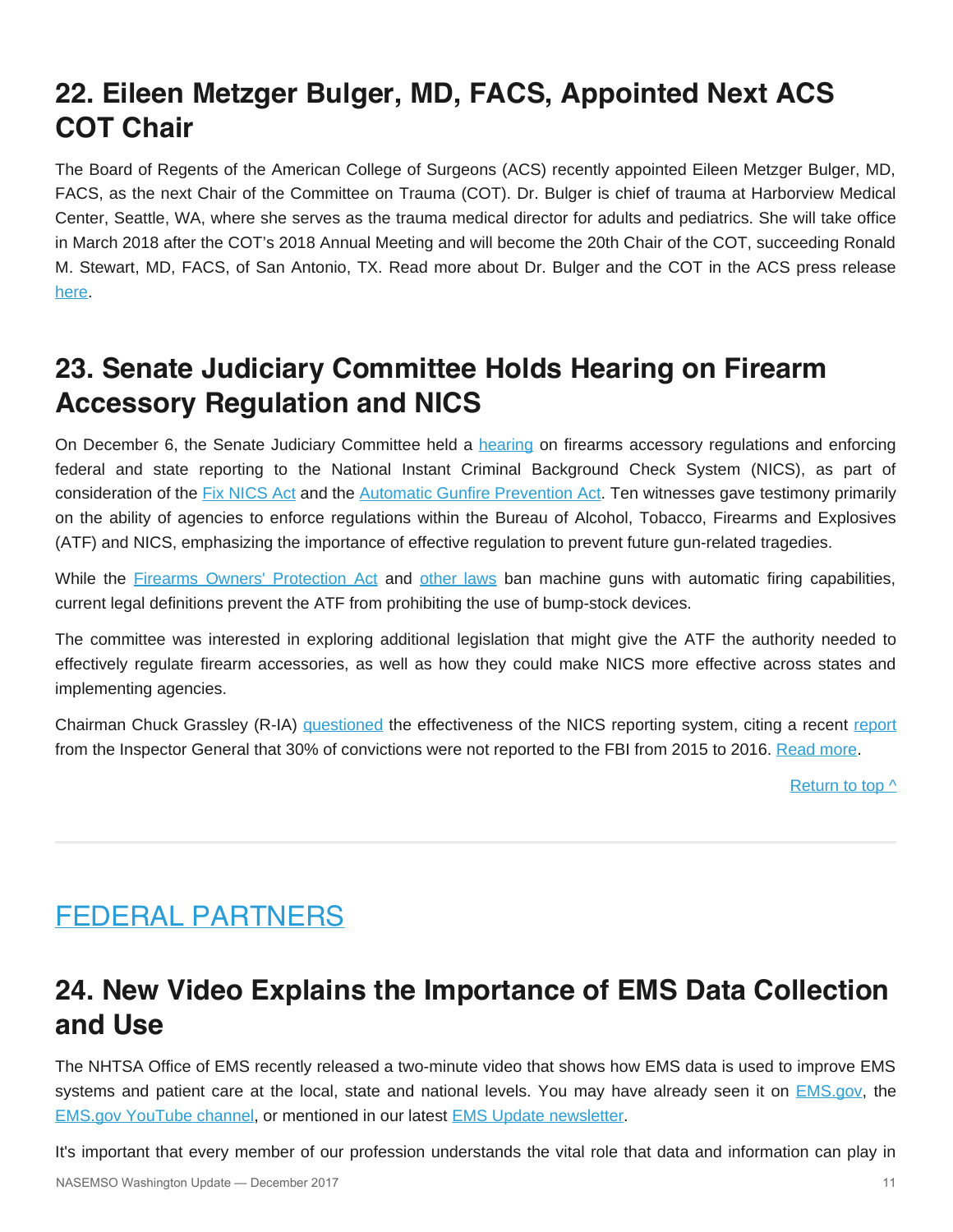improving the safety and effectiveness of EMS. The frontline providers caring for people every day are the ones who generate and collect this information— and the better they understand how it benefits their patients and communities, the better the quality of the data.

Creating a culture of science and data in EMS takes a concerted effort from all of us. Please share this video in a new employee orientation, a continuing education course, or through an agency newsletter or website. The Office of EMS created it as a resource and educational tool and encourages you to download it, post it on your social media or play it at a staff meeting. As always, please let the Office of EMS know if you have any questions or want to share the ways you are creating a culture of science and data in your EMS organization. Watch the video [here](https://www.youtube.com/watch?v=_BEeYqgM3D8).

## **25. CMS Proposes Increased Access to ICDs**

The Centers for Medicare and Medicaid Services (CMS) has announced plans to reduce barriers for patients needing implantable cardioverter defibrillators (ICD.) A proposed decision recently posted by the agency suggests CMS will eliminate waiting periods for device implantation and drop a policy that requires a registry of ICD patients. It also seeks to require shared decision-making as a condition of ICD use, which the agency says would empower patients. Currently, the devices cannot be implanted within 40 days of a heart attack or 90 days of bypass surgery or angioplasty. The recent proposal would be the first major update to Medicare's ICD coverage in more than a decade. [Read more](https://www.cms.gov/medicare-coverage-database/details/nca-proposed-decision-memo.aspx?NCAId=288).

# **26. New Resources Available to Guide Systematic Reviews in Occupational Safety and Health**

The National Institute for Occupational Safety and Health (NIOSH) has developed resources to assist with the development of systematic reviews focused on occupational safety and health topics. In 2016, NIOSH asked the RAND Corporation to develop a framework for the application of traditional systematic review elements, developed for healthcare intervention assessments, to occupational safety and health and damage-risk criteria in particular. Click [here](https://www.rand.org/pubs/research_reports/RR1463.html) to read the RAND report.

A NIOSH-authored commentary was published in the American Journal of Industrial Medicine, *[Using Systematic](http://dx.doi.org/10.1002/ajim.22771) [Review in Occupational Safety and Health](http://dx.doi.org/10.1002/ajim.22771)*, in November 2017.

NIOSH scientists are also actively involved with [Cochrane Work](https://academic.oup.com/occmed/article-abstract/67/7/504/4430930) systematic reviews. Cochrane Work has produced and published systematic reviews on a wide variety of occupational safety and health interventions. Cochrane Work uses the review process that is elaborated in the Cochrane Handbook for Systematic Reviews of health care interventions to ensure they assess the evidence in the most reliable way. [Read more.](https://blogs.cdc.gov/niosh-science-blog/2017/11/28/systematic-review/)

# **27. NIOSH Study Suggests Flu Virus Generated in Coughs and Exhalations**

The National Institute for Occupational Safety and Health (NIOSH) conducts research on protecting health care providers and other workers from infectious diseases, including influenza. The literature focuses on airborne transmission of influenza by small aerosol droplets over longer distances. Coughing, sneezing, speaking and breathing all generate potentially infectious aerosols (small airborne particles). Several studies suggest small NASEMSO Washington Update — December 2017 12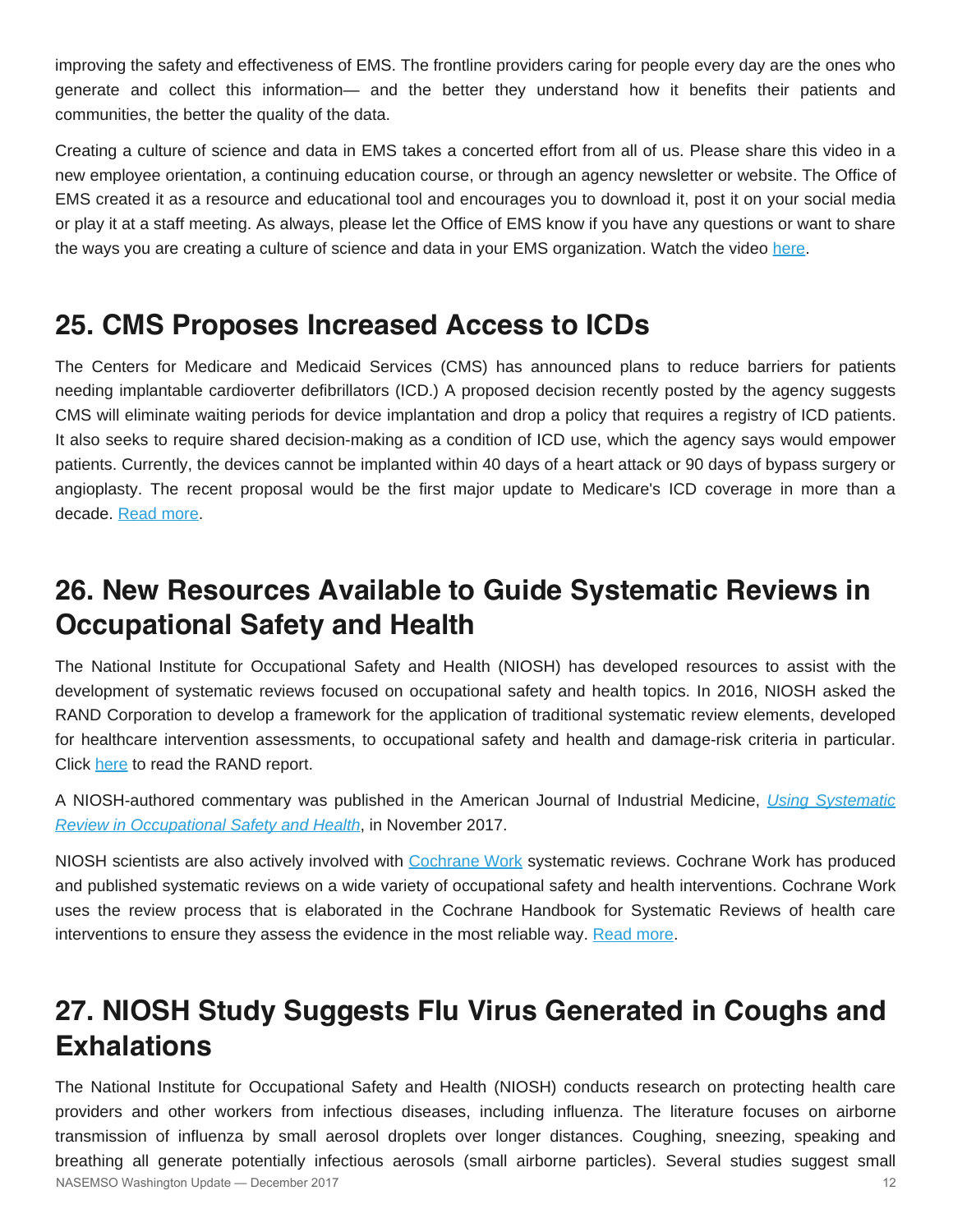aerosol particles can carry influenza virus, but how important is this route of transmission?

If patients can readily infect others via aerosols produced during coughing, speaking, sneezing, and breathing, then interventions such as patient isolation, increased air ventilation and filtration, air disinfection, and the use of respirators or other personal protective equipment may help to protect healthcare workers and other patients from the illness.

A summary of one NIOSH study on influenza A virus detected in coughs and exhalations is available [here](https://blogs.cdc.gov/niosh-science-blog/2017/11/09/flu-coughs/). Additional transmission research is available on the [NIOSH website](https://www.cdc.gov/niosh/topics/flu/transmission.html).

[Return to top ^](#page-0-0)

## <span id="page-12-0"></span>INDUSTRY NEWS

## **28. "DEA Bill" Becomes Law**

On Nov. 17, President Trump signed the [Protecting Patient Access to Emergency Medications Act](https://www.congress.gov/bill/115th-congress/house-bill/304) into law. The legislation, which was introduced as H.R. 304 by Congressman Richard Hudson (NC), clarifies existing law to allow EMS providers to continue dispensing controlled substances under "standing orders." Senator Bill Cassidy (LA) introduced similar legislation in the Senate.

The law amends the Controlled Substances Act (CSA) to enable paramedics and other EMS professionals to continue to administer controlled substances to patients pursuant to standing orders issued by their EMS agency's medical director. This law amends the CSA to direct the Drug Enforcement Administration (DEA) to register an EMS agency to administer controlled substances if the agency submits an application demonstrating that it is authorized to do so in the state in which the agency practices.

An EMS agency may obtain a single registration in each state instead of a separate registration for each location. A registered EMS agency may deliver, store, and receive controlled substances, subject to specified conditions. An EMS professional of a registered EMS agency may administer controlled substances in schedules II, III, IV, or V outside the physical presence of a medical director if such administration is authorized under state law and pursuant to a standing or verbal order, subject to specified conditions. The law specifies that a hospital-based EMS agency (i.e., an EMS agency owned or operated by a hospital) may continue to administer controlled substances under the hospital's DEA registration. [Read more](https://www.congress.gov/bill/115th-congress/house-bill/304).

## **29. New Literature Review on EMS Violence You Don't Want to Miss!**

NASEMSO congratulates Dr. Brian Maguire and colleagues on the latest systematic review of literature on violence against EMS personnel, just published in the American Journal of Industrial Medicine! The evidence from this review demonstrates that violence is a common risk for EMS personnel. Researchers identified three critical topic areas: changes in risk over time, economic impact of violence and, outcomes of risk-reduction interventions. There is a lack of peer-reviewed research of interventions, so current intervention programs are not evidence-based. We NASEMSO Washington Update — December 2017 13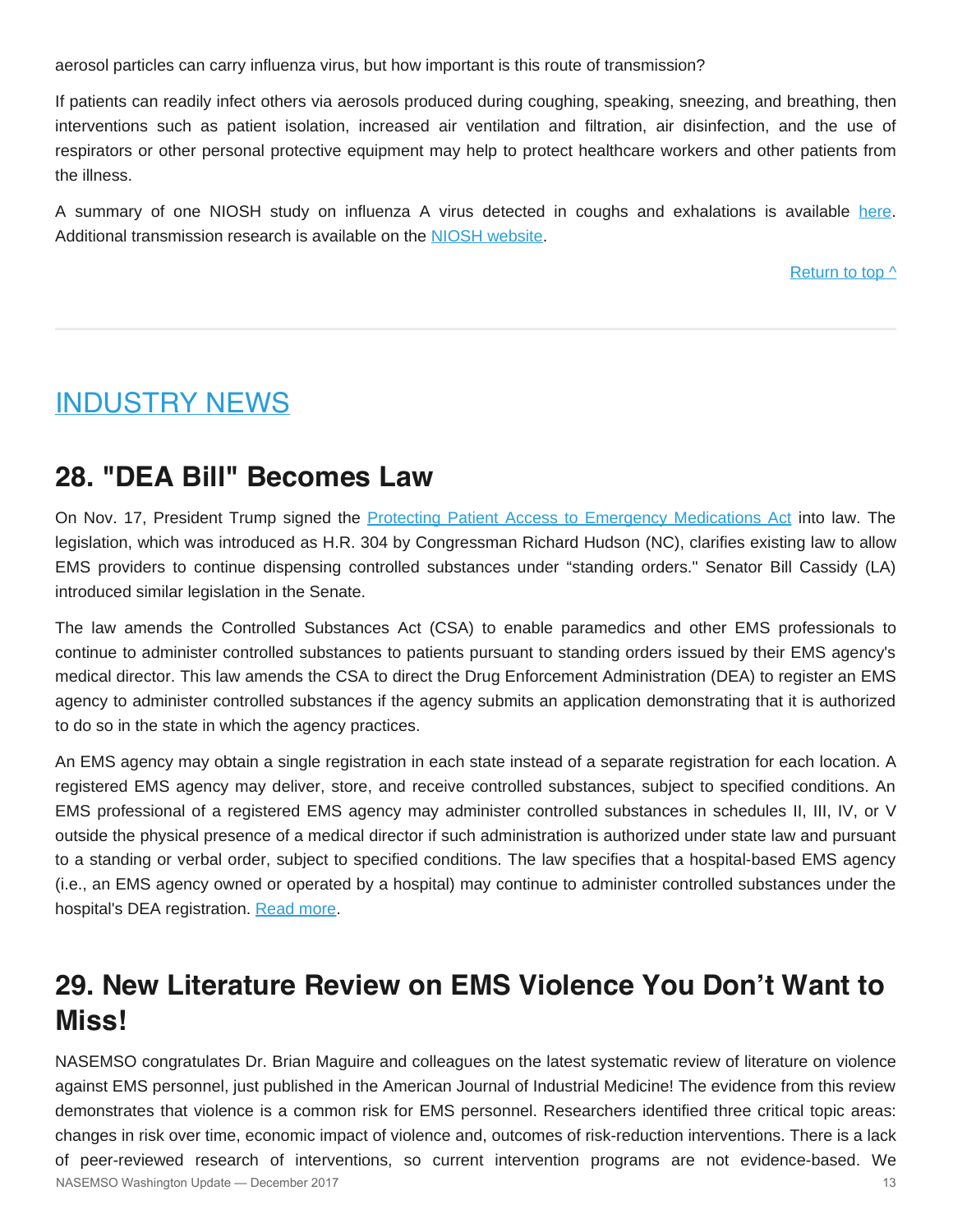wholeheartedly support Dr. Maguire's conclusion that EMS leaders and personnel should work together with researchers to design, implement, evaluate and publish intervention studies designed to mitigate risks of violence to EMS personnel. [Read more](https://doi.org/10.1002/ajim.22797).

## **30. Kidde Announces Major Fire Extinguisher Recall**

On Nov. 2, 2017, Kidde announced a recall of almost 38 million plastic handle and push-button Pindicator fire extinguishers sold in the United States. They may not work during a fire emergency if they become clogged and require a lot of force to use. Also, the nozzle can come off with enough force to strike and hurt someone. Kidde recommends owners immediately replace these fire extinguishers. The company is aware of one death when emergency responders couldn't get the recalled extinguishers to work. There have been almost 400 reports of problems related to these Kidde fire extinguishers. Check the U.S. Consumer Product Safety Commission's website for information on specific model numbers involved with this recall. Kidde will replace recalled extinguishers for free. [Read more.](https://www.cpsc.gov/Recalls/2018/Kidde-Recalls-Fire-Extinguishers-with-Plastic%20Handles-Due-to-Failure-to-Discharge-and-Nozzle-Detachment-One-Death-Reported)

## **31. 2018 Calls for National Presentations**

[EMS World Expo](http://www.emsworldexpo.com/) is accepting presentations for consideration for the 2018 EMS World Expo, scheduled for October 29 - November 2, 2018, in Nashville, TN. [Presentation proposals](https://www.conferenceabstracts.com/cfp2/login.asp?EventKey=JPFZPZEW) are due no later than Jan. 15, 2018. The EMS World Expo conference program features timely, thought-provoking and educationally sound topics that are relevant to EMTs, paramedics, critical care providers, EMS educators, emergency nurses, EMS medical directors, EMS administrators and managers.

The Emergency Nurses Association has issued a call for proposals for its 2018 Annual Conference in Pittsburgh, PA. Proposals and abstracts will be accepted through January 5, 2018 at 12:00 pm CST. [Read more](https://www.ena.org/events/emergency-nursing-2018-call-for-proposals).

Return to top  $\wedge$ 

# <span id="page-13-0"></span>INTERESTING ABSTRACTS

# **32. JAMA Study Illustrates Hospital Readmission Penalties Have Unintended Consequences**

In a new study published in the Journal of the American Medical Association, implementation of the Centers for Medicare and Medicaid Services' (CMS) Hospital Readmissions Reduction Program was associated with a subsequent decrease in 30-day and 1-year risk-adjusted readmissions and an increase in 30-day and 1-year risk-adjusted mortality for patients with heart failure. [Read more](https://jamanetwork.com/journals/jamacardiology/article-abstract/2663213).

# **33. New ACC/AHA High Blood Pressure Guidelines Lower**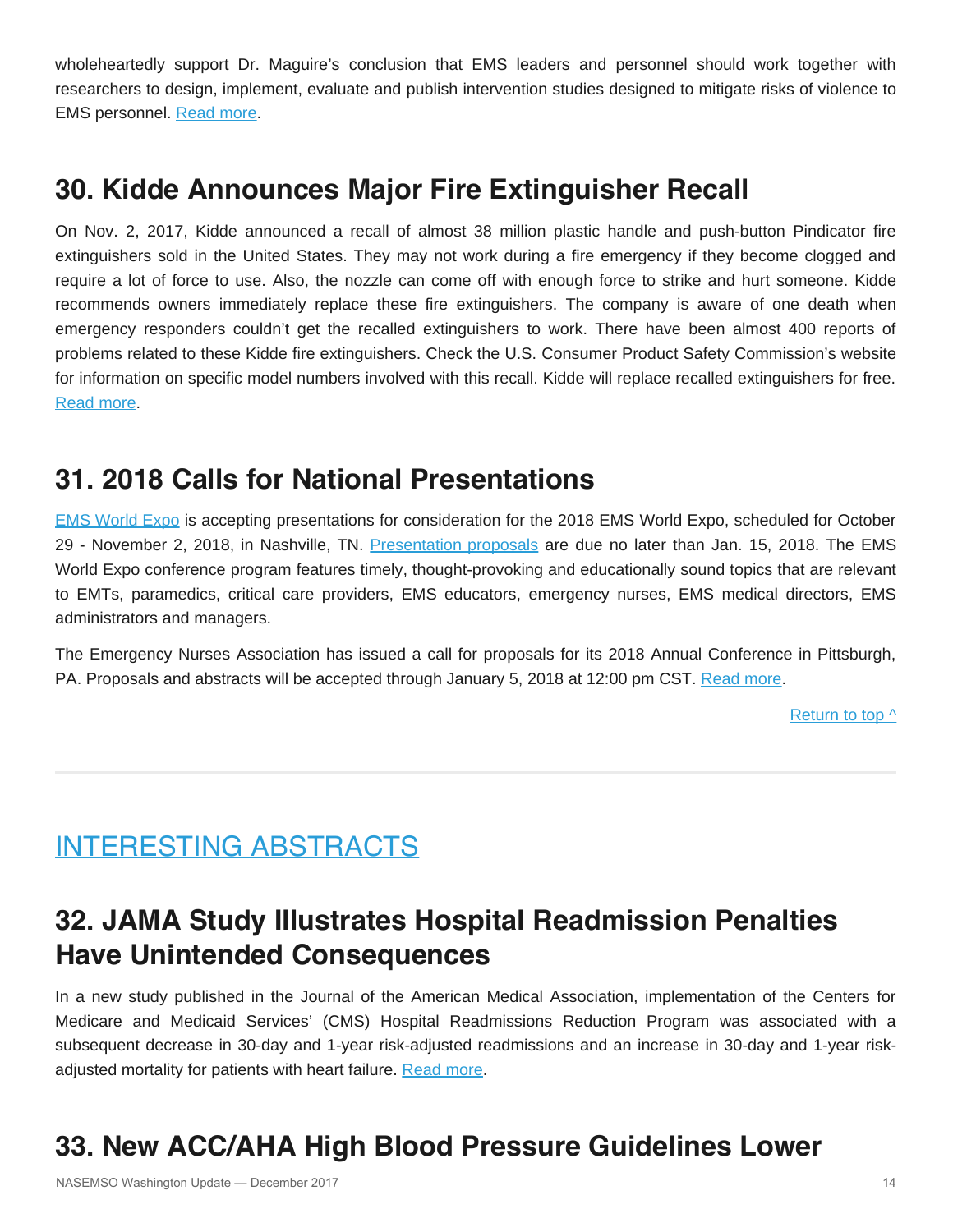# **Definition of Hypertension**

High blood pressure should be treated earlier with lifestyle changes and in some patients with medication – at 130/80 mm Hg rather than 140/90 – based on new ACC and American Heart Association (AHA) guidelines for the detection, prevention, management and treatment of high blood pressure. The new guidelines – the first comprehensive set since 2003 – lower the definition of high blood pressure to account for complications that can occur at lower numbers and to allow for earlier intervention. [Read more.](https://www.acc.org/latest-in-cardiology/articles/2017/11/08/11/47/mon-5pm-bp-guideline-aha-2017)

# **34. Workplace Smoking Bans Appear Effective in Reducing Harm to Kids**

The National Bureau of Economic Research reports that as evidence of the negative effects of environmental tobacco smoke (ETS) has mounted, an increasingly popular public policy response has been to restrict smoking with 100% smoke-free bans. There is sparse information of the impact these smoking bans at the state and local levels have on the health of children and infants.

Expansion of smoke-free laws implicitly presumes that they improve public health by reducing adult cigarette consumption and adult ETS exposure, and that those benefits extend to children. However, if smokers increase their consumption of cigarettes at home to compensate for public venues that impose a 100% smoke free ban, then these policies may harm children and infants.

This study provides comprehensive estimates of how 100% smoke-free regulations impact where adults smoke, smoking behaviors, and the health of children and infants. Using models that exploit state- and county-level changes to smoking ban legislation over time, estimates suggest that smoking bans have **improved** the health of infants and children, mainly through implementation of more comprehensive bans.

Further, the authors find no evidence of compensatory behaviors among smokers (both smokers with and without children in the household), and actually find that the bans had a positive spillover effect in terms of reducing smoking inside the home, which may further explain the improvement in infant and children's health. [Read more](http://www.nber.org/papers/w23995).

# **35. OTC Drug Combo Effective as Opioids for Acute Extremity Pain**

Ibuprofen and opioids are similarly effective for short-term relief of acute extremity pain when combined with acetaminophen, according to a new JAMA study. Some 400 adults presenting to the emergency department with moderate-to-severe acute extremity pain (e.g., from sprain or fracture) were randomized to one of four single-dose oral treatments:

- Ibuprofen (400 mg) and acetaminophen (1000 mg)
- Oxycodone (5 mg) and acetaminophen (325 mg)
- Hydrocodone (5 mg) and acetaminophen (300 mg)
- Codeine (30 mg) and acetaminophen (300 mg)

At 2 hours, pain scores had declined in all groups, with no statistically or clinically significant differences across the groups. [Read more](https://jamanetwork.com/journals/jama/article-abstract/2661581?redirect=true).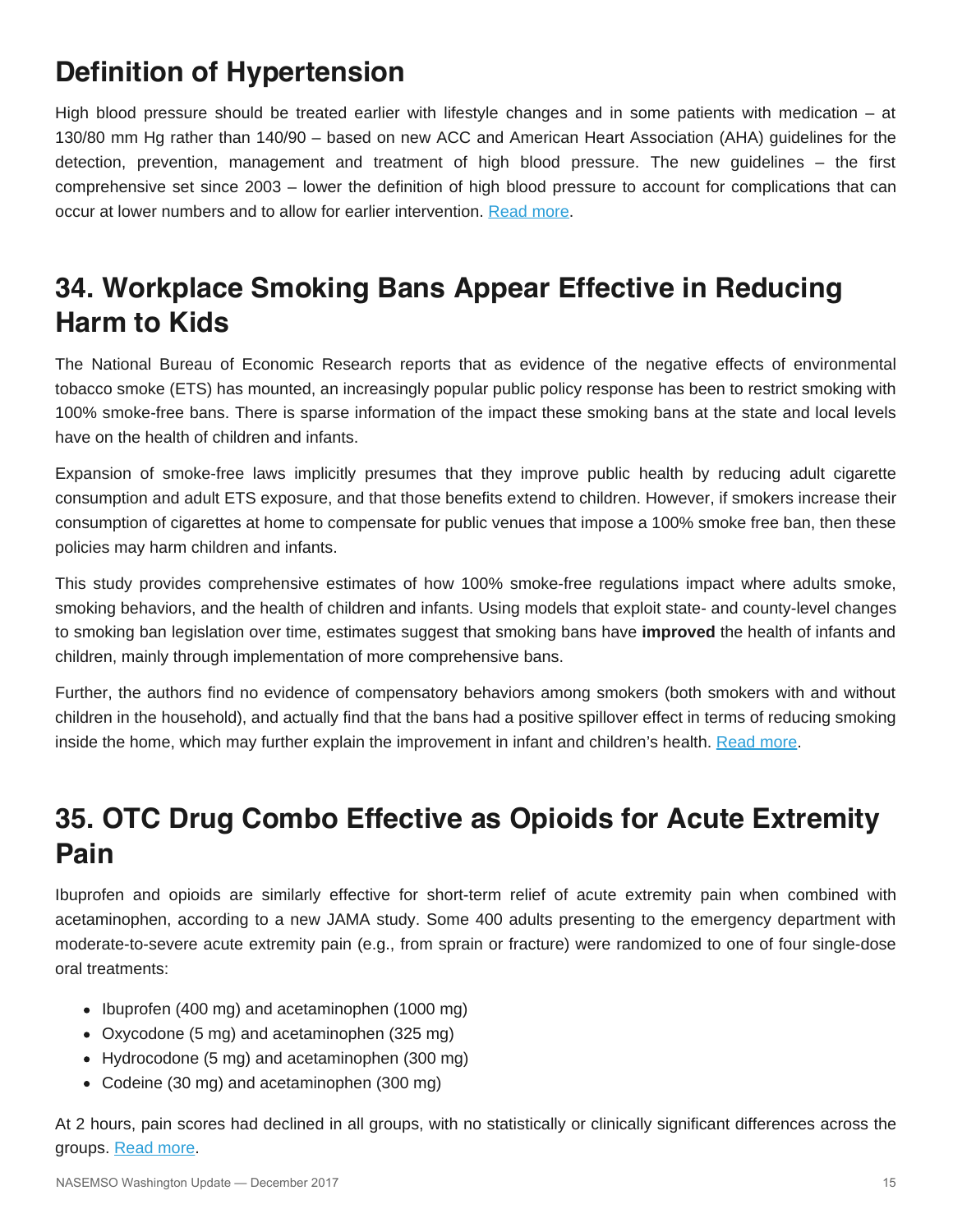## <span id="page-15-0"></span>UPCOMING EVENTS

*Send calendar events to [krobinson@asmii.net](mailto:krobinson@asmii.net?subject=Calendar%20Event%20for%20Washington%20Update)*

Please use these links to access monthly course schedules and registration info related to:

- [NAEMSE Instructor Course Level 1](http://naemse.org/?page=LVL1InstructorCourse)
- [NAEMSE Instructor Course Level 2](http://naemse.org/?page=LVL2InstructorCourse)
- [CAAHEP Accreditation Update & Evaluating Student Competency Workshops](http://naemse.org/?page=studentcomp)
- [NAEMSE/NREMT Regional Scenario Development Workshops](http://naemse.org/?page=nremt)

## **National Conferences and Special Meetings**

[National Association of EMS Physicians Annual Meeting](http://www.naemsp.org/Pages/Annual-Meeting.aspx)

January 8-13, 2018 in San Diego, CA

#### [EMS Today 2018](http://www.emstoday.com/index.html)

February 21-23, 2018 in Charlotte, NC

[18th Annual Templeton Pediatric Trauma Symposium](https://chop.cloud-cme.com/aph.aspx?P=5&EID=571)

March 2-3, 2018 in Philadelphia, PA

## [EMS State of the Science 2018: Gathering of Eagles](http://gatheringofeagles.us/2018/2018information.htm)

March 2-3, 2018 in Dallas, TX

### [ACRP Insight Event: Airport Roles in Reducing Transmission of Communicable Dieases](https://projects.erg.com/conferences/acrp/register-acrp-insightevent.asp)

March 6-7, 2018 at the National Academies of Sciences in Washington, DC

## [American College of Surgeons](https://www.facs.org/) **COT Meeting**

March 6-10, 2018 in San Antonio, TX

## [Society of Trauma Nurses Annual Meeting](http://www.traumanurses.org/education/traumacon-2018)

#### March 21-23, 2018 in Portland, OR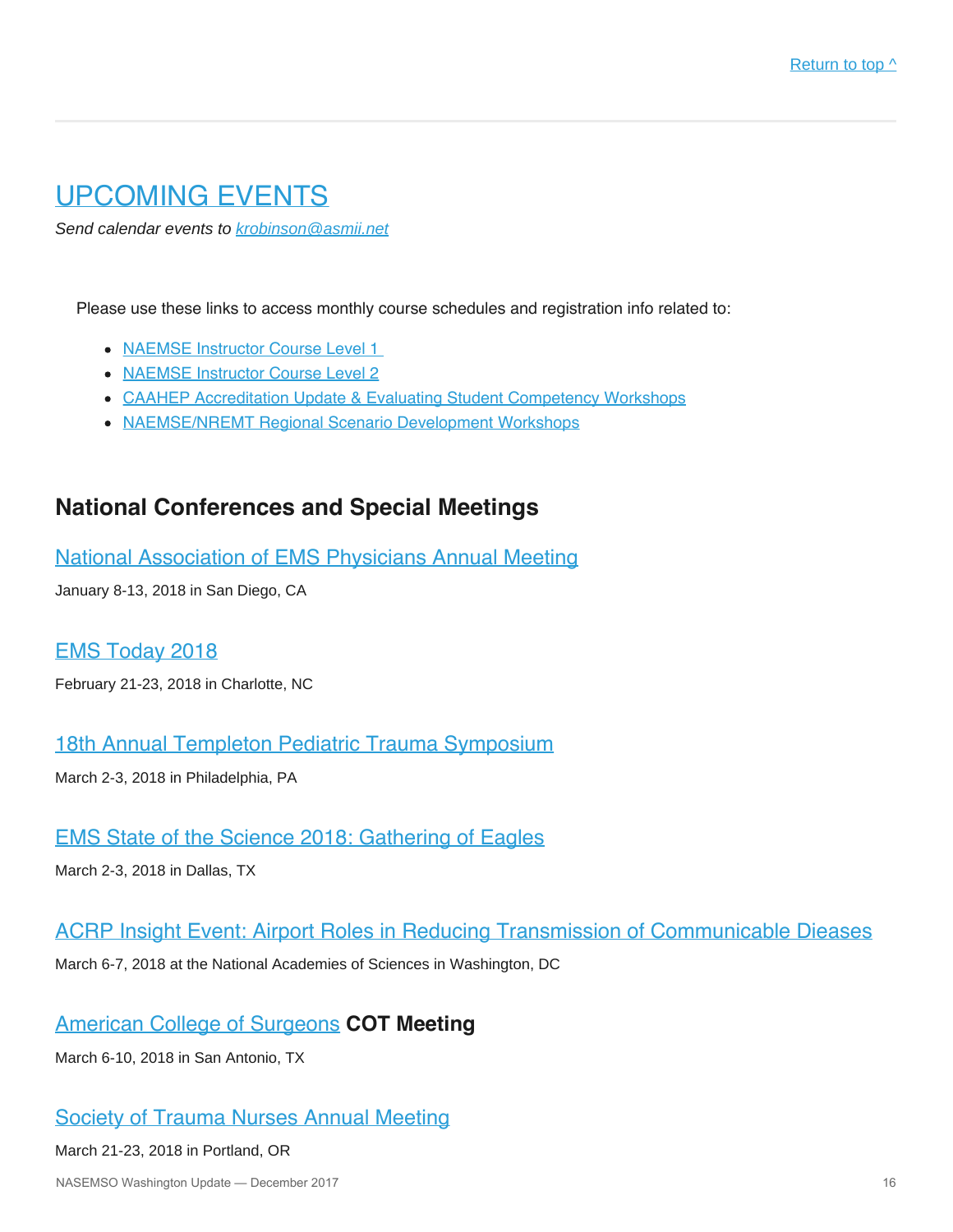## [American Academy of Emergency Medicine Annual Meeting](http://www.aaem.org/)

April 7-11, 2018 in San Diego, CA

[Critical Care Transport Medicine Conference](http://www.iafccp.org/event/id/177507/Critical-Care-Transport-Medicine-Conference-CCTMC.htm)

April 9-11, 2018 in San Antonio, TX

### [FDIC International](http://www.fdic.com/index.html)

April 23-28, 2018 in Indianapolis, IN

[National Rural EMS and Care Conference](https://nosorh.org/calendar-events/ems/)

April 24-25, 2018 in Tucson, AZ

### [Society for Academic Emergency Medicine Annual Meeting](http://saem.org/annual-meeting)

May 15-18, 2018 in Indianapolis, IN

## **EMS Week**

May 20-26, 2018. Read more via **ACEP** and **NAEMT**.

#### [National Association of State EMS Officials Annual Meeting](https://www.nasemso.org/Meetings/Annual/2018/index.asp)

May 21-24, 2018 in Providence, RI

### [Fire Rescue Med \(IAFC EMS Section Annual Meeting\)](https://www.iafc.org/events/event/2018/06/11/default-calendar/fire-rescue-med)

June 11-13, 2018, 2017 in Henderson, NV

## [NFPA Annual Conference](http://www.nfpa.org/Training-and-Events/By-type/Conferences/Conference)

June 11-14, 2018 in Las Vegas, NV

[Pinnacle 2018](http://pinnacle-ems.com/) July 23-27, 2018 in Phoenix, AZ

### [National Association of EMS Educators Annual Meeting](http://naemse.org/)

July 30 – August 4, 2018 in Washington, DC

### [IAFC Annual Conference— Fire-Rescue International](http://events.iafc.org/micrositeFRIconf/)

#### August 8-11, 2018 in Dallas, TX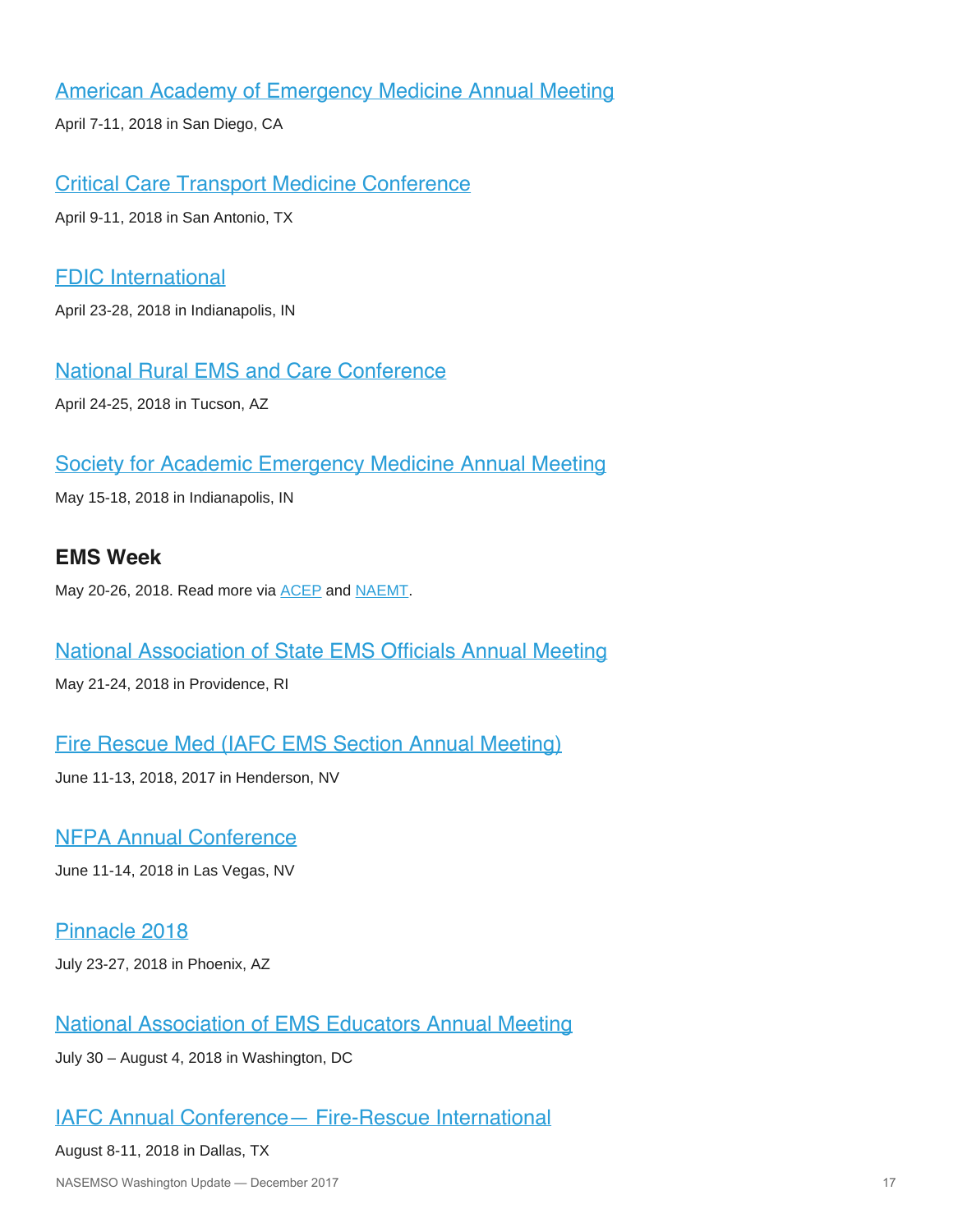[National EMS Safety Summit](http://nationalemssafetysummit.org/)

August 20-23, 2018 in Denver, CO

[American Ambulance Association Annual Meeting](https://annual.ambulance.org/)

September 6-8, 2018 in Las Vegas, NV

[Emergency Nurses Association Annual Meeting](https://www.ena.org/)

September 26-29, 2018 in Pittsburgh, PA

[American College of Emergency Physicians Annual Meeting](https://www.acep.org/#sm.0001ljjb3ldd8ekwvvf1hv00y97ap)

October 1-4, 2018 in San Diego, CA

### [American College of Surgeons Clinical Congress](https://www.facs.org/clincon2018)

October 21-25, 2018 in Boston, MA

[IAEM Annual Conference and EMEX 2018](http://www.iaem.com/)

October 21-24, 2018 in Grand Rapids, MI

### [Air Medical Transport Conference](http://aams.org/education-meetings/)

October 22-24, 2018 in Phoenix, AZ

### [EMS World Expo 2018](http://www.emsworldexpo.com/)

October 29-Nov 2, 2018 in Nashville, TN

See more EMS Events on the [NASEMSO Calendar](http://www.nasemso.org/Resources/Calendar/index.asp).

[Return to top ^](#page-0-0)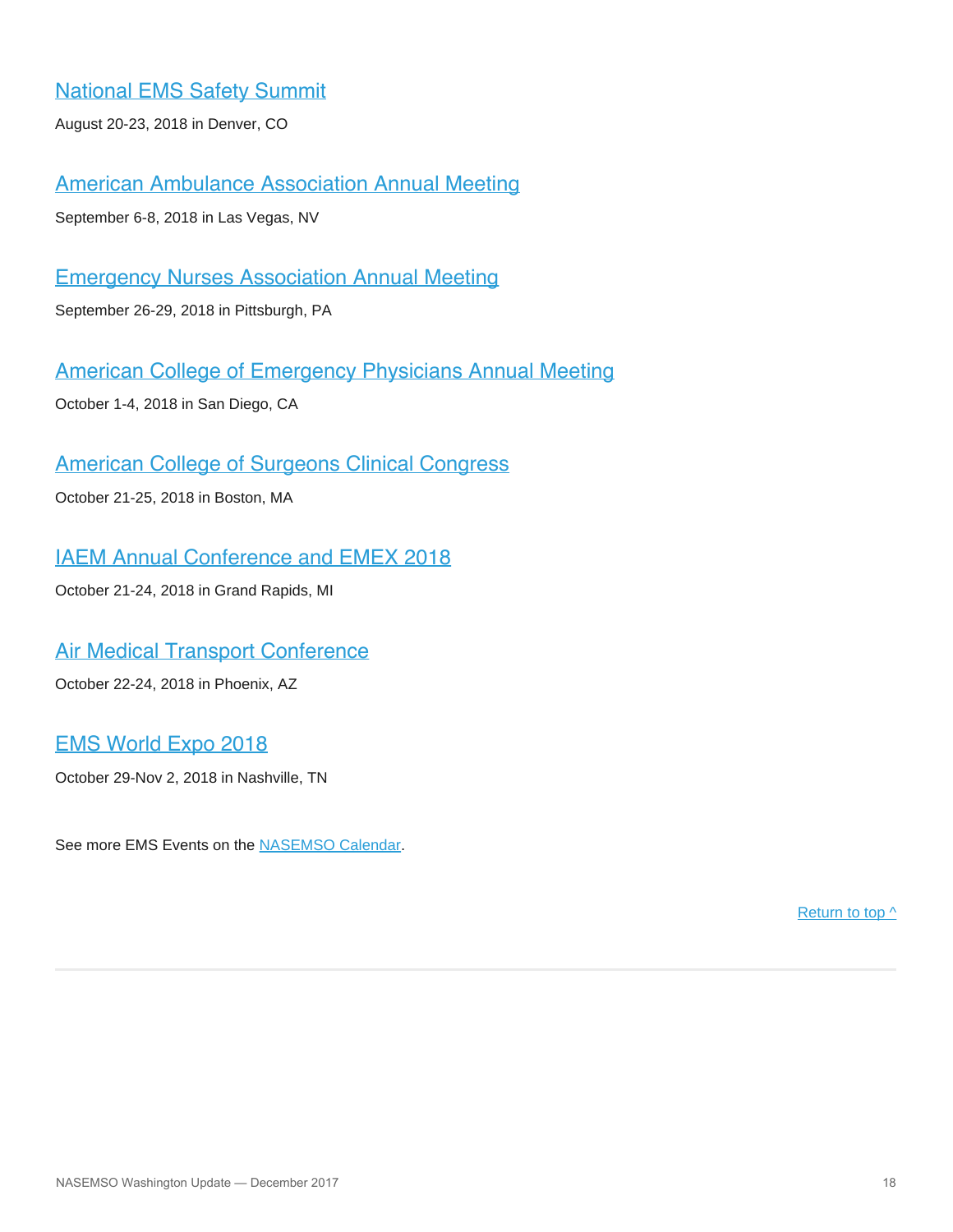

## **Your input to Washington Update is welcome and can be sent directly to our Editor:**

### **Kathy Robinson, RN, EMT-P, QAS**

National Association of State EMS Officials 201 Park Washington Court Falls Church, VA 22046 Email: [robinson@nasemso.org](mailto:robinson@nasemso.org) Phone: 703.538.1799 Ext. 1894

# CONTACT NASEMSO STAFF

<span id="page-18-0"></span>**Elizabeth Armstrong, CAE, MAM** / Executive VP (703) 538-1799 ext. 8 [armstrong@nasemso.org](mailto:armstrong@nasemso.org)

**Dia Gainor** / Executive Director (703) 538-1799 ext. 7 [dia@nasemso.org](mailto:dia@nasemso.org)

**Sharon Kelly** / Executive Assistant (703) 538-1799 ext. 2 [kelly@nasemso.org](mailto:kelly@nasemso.org)

**Kathy Robinson** / Program Manager (703) 538-1799 ext. 1894 [robinson@nasemso.org](mailto:robinson@nasemso.org)

**Kevin McGinnis** / Program Manager (571) 749-7217 NASEMSO Washington Update — December 2017 19

**Leslee Stein-Spencer** / Program Manager [stein-spencer@nasemso.org](mailto:stein-spencer@nasemso.org)

**Mary Hedges** / Program Manager [hedges@nasemso.org](mailto:hedges@nasemso.org)

**Rachael Alter** / Program Manager [alter@nasemso.org](mailto:alter@nasemso.org)

**Sue Prentiss** / Program Manager [prentiss@emsreplica.org](mailto:prentiss@emsreplica.org)

**Joe Ferrell** / Program Manager [joe@nasemso.org](mailto:joe@nasemso.org)

**Karen Thompson** / Website Manager [thompson@nasemso.org](mailto:thompson@nasemso.org)